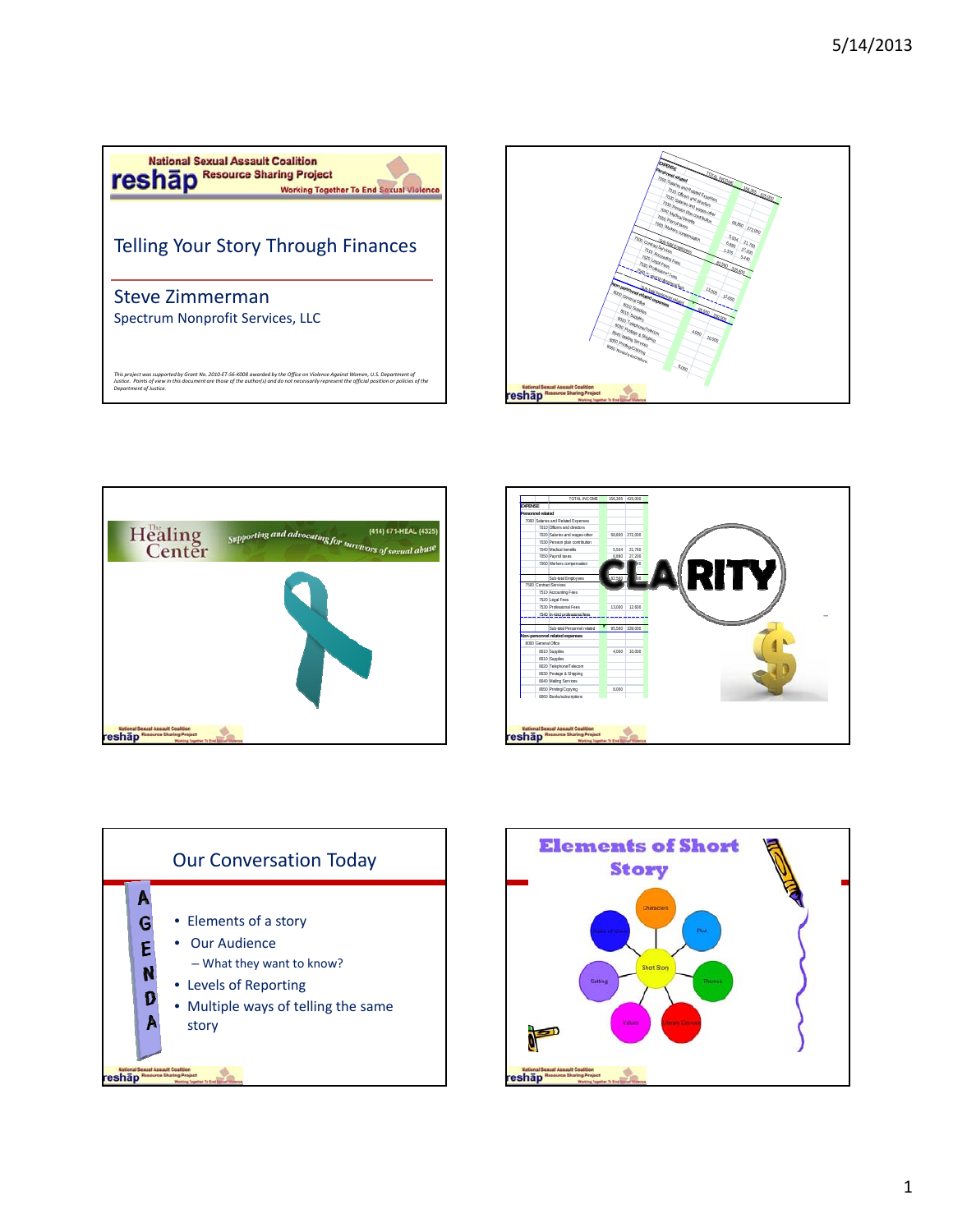



**National Sexual Assoult Coalition**<br>**Teshap** Resource Sharing Project







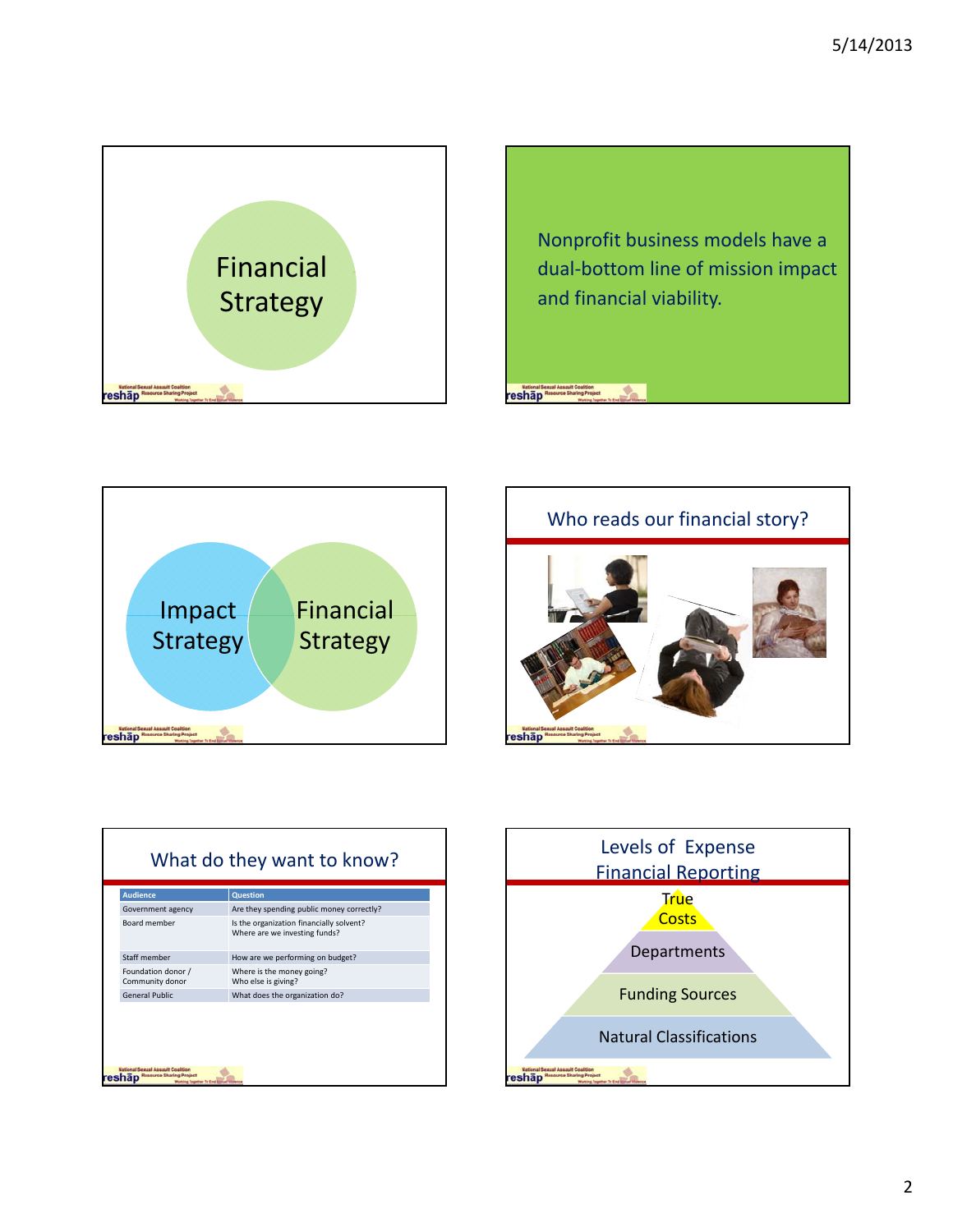









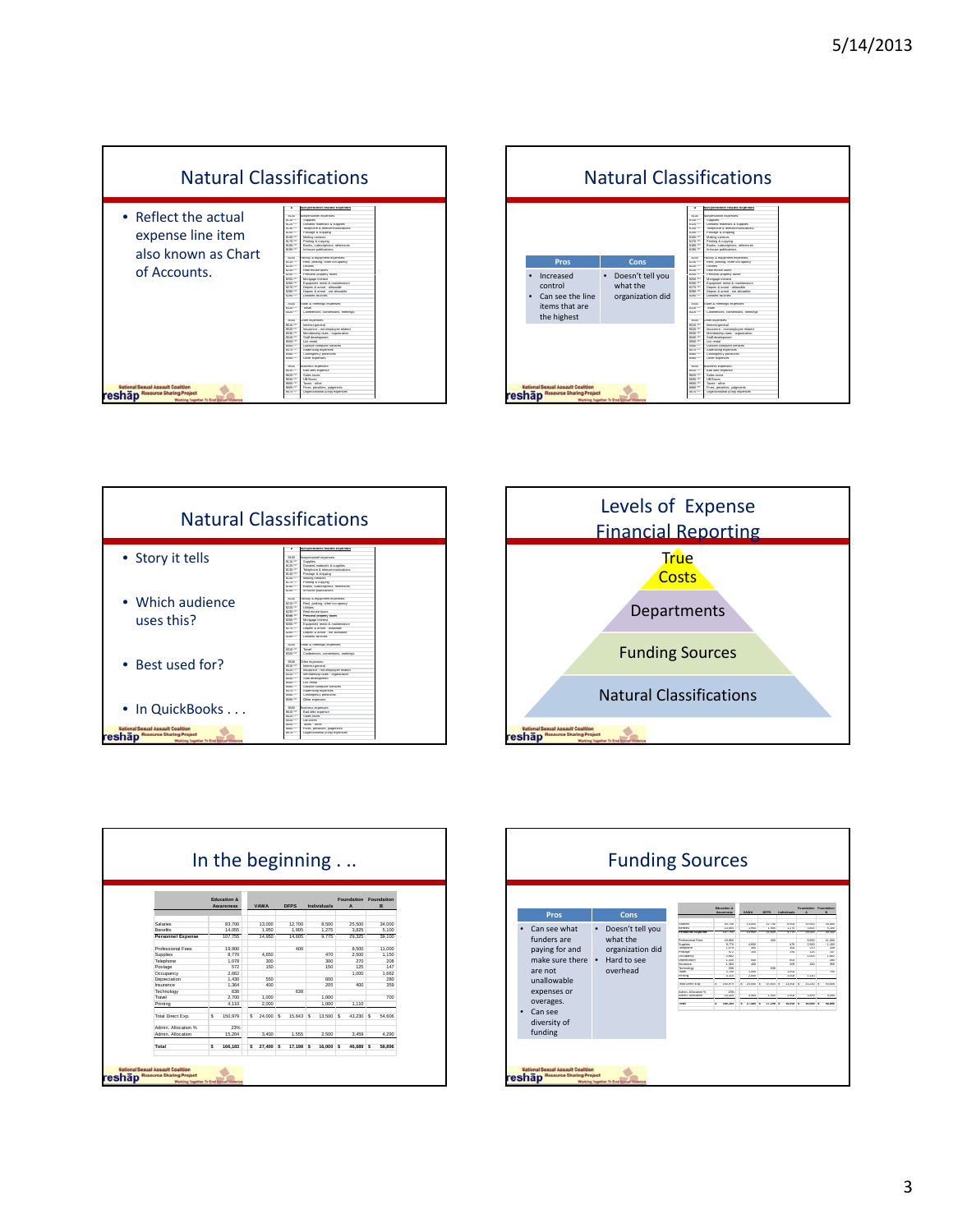





|                             |                        | Program Activities |          |                          | <b>Supporting Activities</b> |              |              |
|-----------------------------|------------------------|--------------------|----------|--------------------------|------------------------------|--------------|--------------|
|                             | <b>Education &amp;</b> | <b>Shelter</b>     |          |                          | Fund-                        | Shared       |              |
|                             | <b>Awareness</b>       | services           | Outreach | Admin                    | raising                      | Costs        | <b>TOTAL</b> |
| Salaries                    | 83,800                 | 194,800            | 18,300   | 30.400                   | 33.000                       | 45.000       | 405.300      |
| Benefits                    | 12,570                 | 29.220             | 2.745    | 4.560                    | 4.950                        | 6.750        | 60.795       |
| Personnel Expense           | 96,370                 | 224.020            | 21.045   | 34.960                   | 37,950                       | 51,750       | 466.095      |
|                             |                        |                    |          |                          |                              |              | ٠            |
| <b>Professional Fees</b>    | 19,900                 | 143,000            | 1.500    | 3.400                    | ×.                           |              | 167,800      |
| Supplies                    | 5.800                  | 1.400              | 1.800    | 8,000                    | 200                          | 13.500       | 30.700       |
| Telephone                   |                        |                    |          |                          |                              | 4.900        | 4.900        |
| Postage                     |                        |                    |          |                          |                              | 2.600        | 2.600        |
| Occupancy                   |                        |                    |          |                          |                              | 12.100       | 12.100       |
| Depreciation                |                        |                    |          |                          |                              | 6.500        | 6.500        |
| Insurance                   |                        |                    |          | 500                      |                              | 6.200        | 6.700        |
| Technology                  |                        |                    |          |                          |                              | 2.900        | 2.900        |
| Travel                      | 2.700                  | 11,400             | 3.480    | 1.100                    | 100                          |              | 18,780       |
| Printing                    | 2.900                  | 1.600              |          |                          | 3.600                        | 5.500        | 13,600       |
| <b>Total Specific Costs</b> | \$127,670 \$           | 381.420 S          | 27.825   | $\mathsf{s}$<br>47,960 S | 41.850                       | \$105,950 \$ | 732.675      |
|                             |                        |                    |          |                          |                              |              |              |



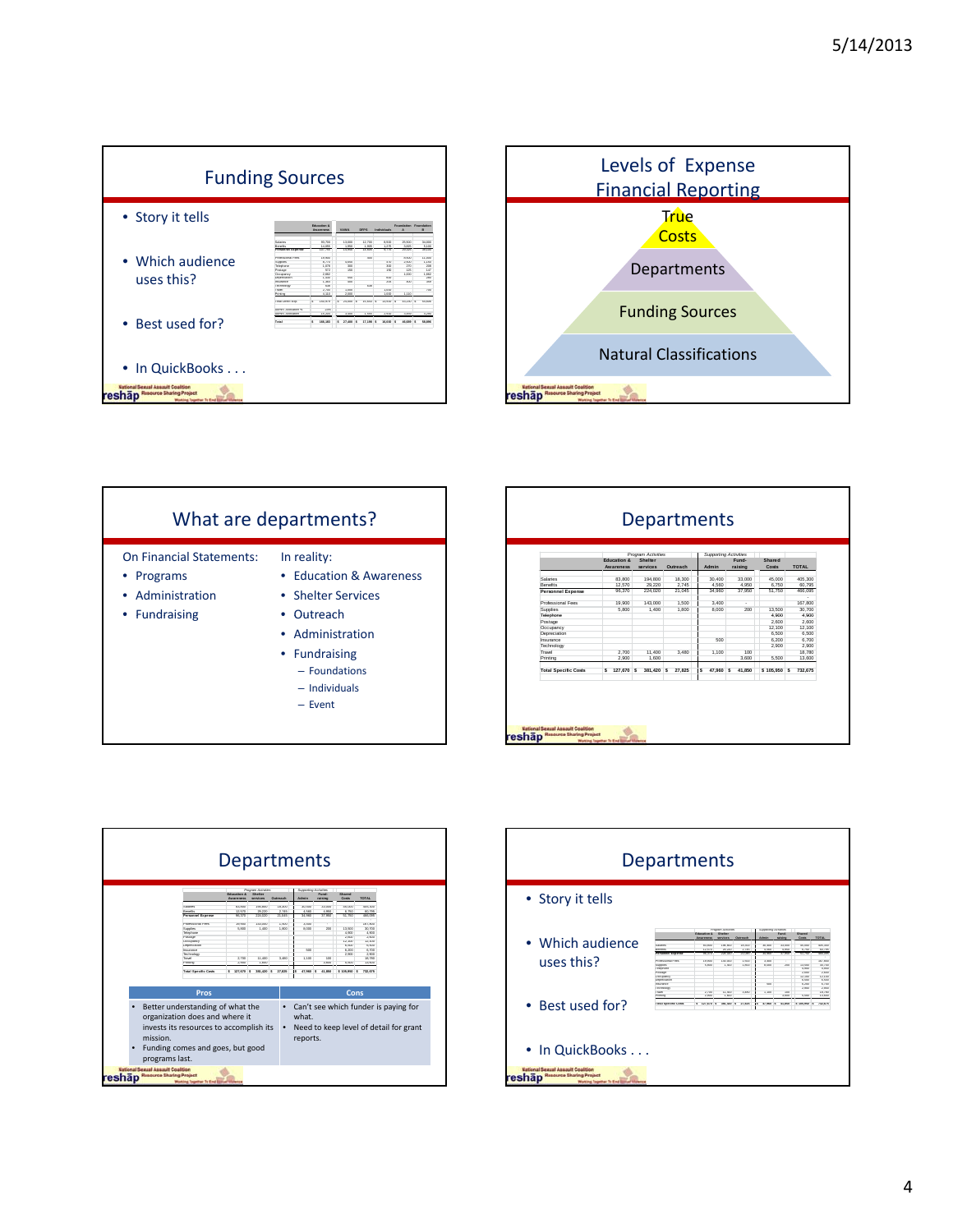





|                             | Program Activities     |                |           |  |          |     | <b>Supporting Activities</b> |    |         |              |    |              |
|-----------------------------|------------------------|----------------|-----------|--|----------|-----|------------------------------|----|---------|--------------|----|--------------|
|                             | <b>Education &amp;</b> | <b>Shelter</b> |           |  |          |     |                              |    | Fund-   | Shared       |    |              |
|                             | <b>Awareness</b>       |                | services  |  | Outreach |     | Admin                        |    | raising | Costs        |    | <b>TOTAL</b> |
| Salaries                    | 83,800                 |                | 194,800   |  | 18,300   |     | 30.400                       |    | 33.000  | 45,000       |    | 405.300      |
| <b>Renefits</b>             | 12.570                 |                | 29.220    |  | 2.745    |     | 4.560                        |    | 4.950   | 6.750        |    | 60.795       |
| Personnel Expense           | 96,370                 |                | 224.020   |  | 21.045   |     | 34.960                       |    | 37.950  | 51,750       |    | 466.095      |
|                             |                        |                |           |  |          |     |                              |    |         |              |    |              |
| <b>Professional Fees</b>    | 19.900                 |                | 143,000   |  | 1.500    |     | 3.400                        |    | ÷.      |              |    | 167.800      |
| Supplies                    | 5.800                  |                | 1.400     |  | 1.800    |     | 8.000                        |    | 200     | 13,500       |    | 30.700       |
| Telephone                   |                        |                |           |  |          |     |                              |    |         | 4.900        |    | 4.900        |
| Postage                     |                        |                |           |  |          |     |                              |    |         | 2.600        |    | 2.600        |
| Occupancy                   |                        |                |           |  |          |     |                              |    |         | 12.100       |    | 12.100       |
| Depreciation                |                        |                |           |  |          |     |                              |    |         | 6.500        |    | 6.500        |
| Insurance                   |                        |                |           |  |          |     | 500                          |    |         | 6.200        |    | 6.700        |
| Technology                  |                        |                |           |  |          |     |                              |    |         | 2.900        |    | 2.900        |
| Travel                      | 2.700                  |                | 11,400    |  | 3.480    |     | 1.100                        |    | 100     |              |    | 18.780       |
| Printing                    | 2.900                  |                | 1.600     |  |          |     |                              |    | 3.600   | 5.500        |    | 13,600       |
| <b>Total Specific Costs</b> | \$127,670 \$           |                | 381.420 S |  | 27.825   | \$. | 47.960 S                     |    | 41.850  | \$105,950 \$ |    | 732.675      |
| <b>Allocation Rate</b>      | 22%                    |                | 41%       |  | 2%       |     | 18%                          |    | 17%     |              |    | 100%         |
| Allocation of Common Costs  | 23.309                 |                | 43.440    |  | 2.119    |     | 19.071                       |    | 18.012  | (105.950)    |    | ÷.           |
| Expense without Admin.      | \$150,979 \$           |                | 424,860 S |  | 29.944   | s   | 67.031 S                     |    | 59.862  | s<br>٠       | s  | 732.675      |
| Admin Allocation %          | 23%                    |                | 64%       |  | 4%       |     | $-100%$                      |    | 9%      |              |    |              |
| Admin. Allocation           | 15.204                 |                | 42.784    |  | 3.015    |     | (67.031)                     |    | 6.028   |              |    |              |
| <b>TRUE COST</b>            | \$ 166.183 S           |                | 467,643 S |  | 32.959   | s   | ٠                            | s. | 65,890  |              | s. | 732.675      |
|                             |                        |                |           |  |          |     |                              |    |         |              |    |              |



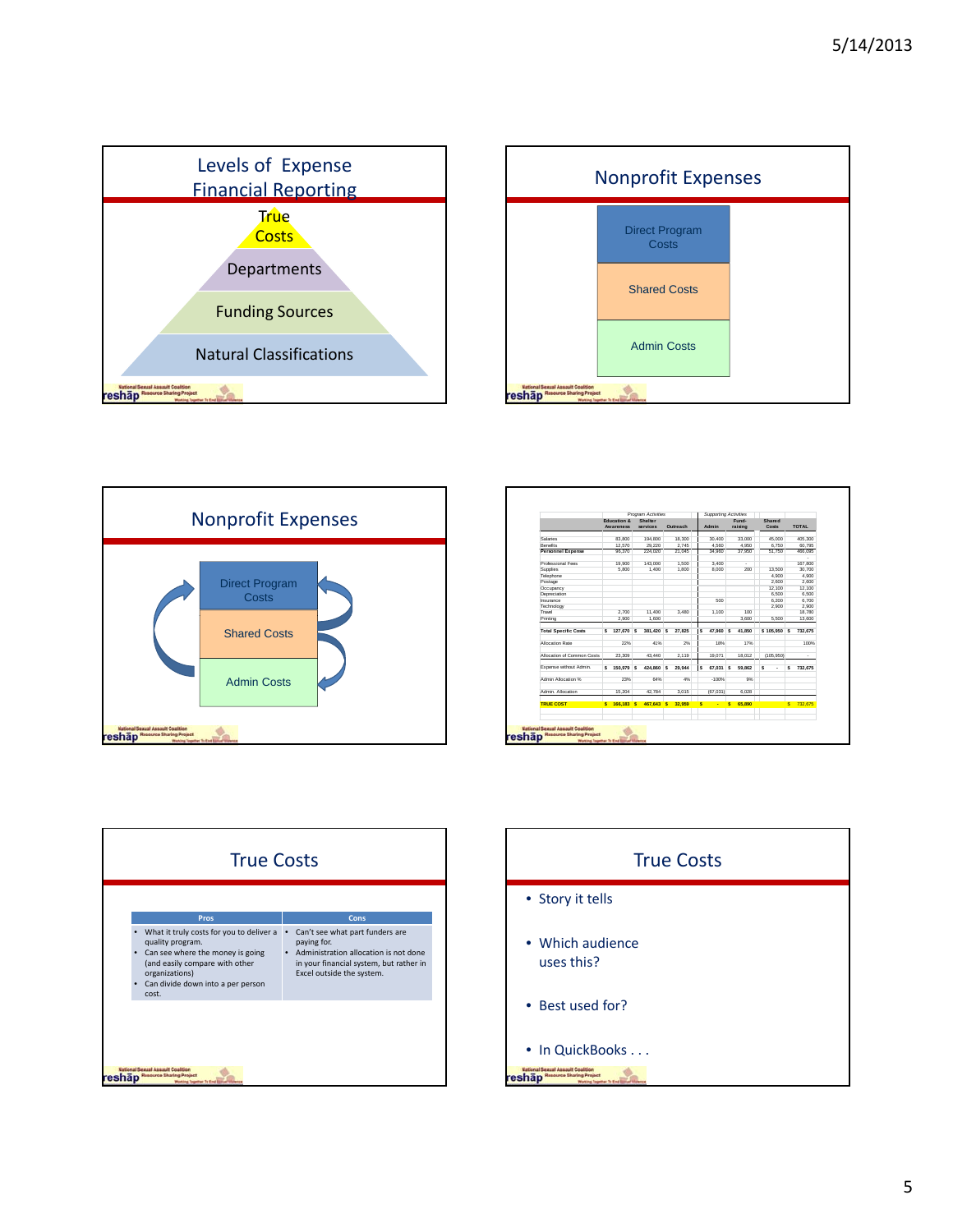| <b>Education &amp;</b><br><b>Awareness</b><br>83.800<br>12,570<br>96.370 | Shelter<br>services<br>194,800                                                              |                           | Outreach                                        |                      | Admin  |                                            | Fund-<br>raising     |                                   | Shared |                                                     |                           |
|--------------------------------------------------------------------------|---------------------------------------------------------------------------------------------|---------------------------|-------------------------------------------------|----------------------|--------|--------------------------------------------|----------------------|-----------------------------------|--------|-----------------------------------------------------|---------------------------|
|                                                                          |                                                                                             |                           |                                                 |                      |        |                                            |                      |                                   |        |                                                     |                           |
|                                                                          |                                                                                             |                           |                                                 |                      |        |                                            |                      |                                   | Costs  |                                                     | <b>TOTAL</b>              |
|                                                                          |                                                                                             |                           | 18.300                                          |                      | 30.400 |                                            | 33,000               |                                   | 45.000 |                                                     | 405.300                   |
|                                                                          | 29.220                                                                                      |                           | 2.745                                           |                      | 4.560  |                                            | 4.950                |                                   | 6.750  |                                                     | 60.795                    |
|                                                                          | 224.020                                                                                     |                           | 21.045                                          |                      | 34.960 |                                            | 37.950               |                                   | 51,750 |                                                     | 466.095                   |
| 19.900                                                                   | 143.000                                                                                     |                           | 1.500                                           |                      | 3.400  |                                            | ×.                   |                                   |        |                                                     | ٠<br>167,800              |
| 5.800                                                                    | 1.400                                                                                       |                           | 1.800                                           |                      | 8.000  |                                            | 200                  |                                   | 13,500 |                                                     | 30.700                    |
|                                                                          |                                                                                             |                           |                                                 |                      |        |                                            |                      |                                   | 4.900  |                                                     | 4.900                     |
|                                                                          |                                                                                             |                           |                                                 |                      |        |                                            |                      |                                   |        |                                                     | 2.600                     |
|                                                                          |                                                                                             |                           |                                                 |                      |        |                                            |                      |                                   |        |                                                     | 12.100                    |
|                                                                          |                                                                                             |                           |                                                 |                      |        |                                            |                      |                                   |        |                                                     | 6.500                     |
|                                                                          |                                                                                             |                           |                                                 |                      |        |                                            |                      |                                   |        |                                                     | 6.700                     |
|                                                                          |                                                                                             |                           |                                                 |                      |        |                                            |                      |                                   |        |                                                     | 2.900                     |
|                                                                          |                                                                                             |                           |                                                 |                      |        |                                            |                      |                                   |        |                                                     | 18,780                    |
|                                                                          |                                                                                             |                           |                                                 |                      |        |                                            |                      |                                   |        |                                                     | 13,600                    |
|                                                                          |                                                                                             |                           |                                                 |                      |        |                                            |                      |                                   |        |                                                     |                           |
| Ś                                                                        |                                                                                             |                           | 27.825                                          | Ś                    |        |                                            | 41.850               |                                   |        |                                                     | 732.675                   |
|                                                                          |                                                                                             |                           |                                                 |                      |        |                                            |                      |                                   |        |                                                     | 100%                      |
|                                                                          |                                                                                             |                           |                                                 |                      |        |                                            |                      |                                   |        |                                                     |                           |
|                                                                          | 43.440                                                                                      |                           | 2.119                                           |                      | 19.071 |                                            | 18.012               |                                   |        |                                                     | ٠                         |
| s                                                                        |                                                                                             | s                         | 29.944                                          | Ś                    |        |                                            | 59.862               | s                                 | ٠      | s                                                   | 732.675                   |
|                                                                          |                                                                                             |                           | 4%                                              |                      |        |                                            | 9%                   |                                   |        |                                                     |                           |
|                                                                          |                                                                                             |                           |                                                 |                      |        |                                            |                      |                                   |        |                                                     |                           |
|                                                                          |                                                                                             |                           |                                                 |                      |        |                                            |                      |                                   |        |                                                     |                           |
|                                                                          |                                                                                             |                           | 32.959                                          | s                    | ٠      |                                            | 65,890               |                                   |        | $\mathbf{s}$                                        | 732.675                   |
|                                                                          | 2.700<br>2.900<br>127,670 S<br>22%<br>23.309<br>150,979 S<br>23%<br>15.204<br>$S$ 166,183 S | 11.400<br>1.600<br>42.784 | 381.420 S<br>41%<br>424,860<br>64%<br>467.643 S | 3.480<br>2%<br>3.015 |        | 500<br>1.100<br>18%<br>$-100%$<br>(67.031) | 47,960 S<br>67.031 S | 100<br>3.600<br>17%<br>6.028<br>s |        | 2.600<br>12.100<br>6.500<br>6.200<br>2.900<br>5.500 | \$105,950 \$<br>(105.950) |

| <b>Showcasing Your Cost of Service</b>   |                                     |                            |          |  |
|------------------------------------------|-------------------------------------|----------------------------|----------|--|
|                                          | <b>Education &amp;</b><br>Awareness | <b>Shelter</b><br>services | Outreach |  |
| <b>TRUE COST</b>                         |                                     | \$ 166,183 \$ 467,643 \$   | 32.959   |  |
| People Served                            | 8.000                               | 10500                      | 15000    |  |
|                                          |                                     |                            |          |  |
| <b>National Segual Assault Coalition</b> |                                     |                            |          |  |

|                                         |                           | Program Activities  |               |          |    |          | Supporting Activities |                 |              |  |  |  |  |
|-----------------------------------------|---------------------------|---------------------|---------------|----------|----|----------|-----------------------|-----------------|--------------|--|--|--|--|
|                                         | <b>Education &amp;</b>    | Shelter<br>services |               |          |    | Admin    | Fund-                 | Shared<br>Costs | <b>TOTAL</b> |  |  |  |  |
| Contributions                           | <b>Awareness</b>          |                     |               | Qutreach |    |          | raising<br>90,000     |                 | 90.000       |  |  |  |  |
| Foundation grants                       |                           |                     |               |          |    |          | 25,000                |                 | 25.000       |  |  |  |  |
| Fundraising events, net                 |                           |                     |               |          |    |          | 76.300                |                 | 76.300       |  |  |  |  |
| <b>Total Support</b>                    | ٠                         |                     | ٠             | ٠        |    | ٠        | 191.300               | ٠               | 191.300      |  |  |  |  |
|                                         |                           |                     |               |          |    |          |                       |                 |              |  |  |  |  |
| Government contracts                    |                           | 340.000             |               |          |    |          |                       |                 | 340,000      |  |  |  |  |
| Fee For Senice                          |                           |                     |               | 4,700    |    |          |                       |                 | 4.700        |  |  |  |  |
| Investment Income                       |                           |                     |               |          |    | 3.985    |                       |                 | 3.985        |  |  |  |  |
| Total Revenue                           | ٠                         | 340,000             |               | 4 700    |    | 3.985    | ÷,                    | ٠               | 348 665      |  |  |  |  |
| Net Assets Released from Restriction    | 144.080                   | 25,000              |               | 35,500   |    |          |                       |                 | 204,580      |  |  |  |  |
| <b>Total Income</b>                     | $\mathbf{S}$<br>144,080 S |                     | 365,000 S     | 40.200   | s. | 3.965    | s<br>191,300          | Š.<br>ä,        | s<br>744.545 |  |  |  |  |
|                                         |                           |                     |               |          |    |          |                       |                 |              |  |  |  |  |
| Personnel Expense                       | 96.370                    | 224.020             |               | 21.045   |    | 34 980   | 37.950                | 51.750          | 466.095      |  |  |  |  |
| Non-Personnel Expenses                  | 31,300                    | 157.400             |               | 6.780    |    | 13,000   | 3.900                 | 54.200          | 266,580      |  |  |  |  |
| <b>Total Specific Costs</b>             | 127,670                   | 381.420             |               | 27.825   |    | 47 980   | 41,850                | 105,950         | 732 675      |  |  |  |  |
| Shared Costs Allocation %               | 22%                       |                     | 41%           | 2%       |    | 18%      | 17%                   |                 | 100%         |  |  |  |  |
| Allocation of Shared Costs              | 23.309                    | 43,440              |               | 2.119    |    | 19.071   | 18.012                | (105.950)       | ÷.           |  |  |  |  |
| Expense without Admin.                  | 150 979                   | 424.860             |               | 29.944   |    | 67.031   | <b>59 862</b>         |                 | 732.675      |  |  |  |  |
| Admin Allocation %                      | 23%                       |                     | 64%           | 4%       |    | $-100%$  | 9%                    |                 |              |  |  |  |  |
| Admin Allocation                        | 15.204                    | 42 784              |               | 3.015    |    | (67.031) | 6.028                 |                 |              |  |  |  |  |
| <b>Total expenses after allocations</b> | s<br>166.183              | s                   | 467.643 S     | 32.959   | s  | ÷        | s.<br>65.890          |                 | 732 675<br>s |  |  |  |  |
| <b>Change in Net assets</b>             | s<br>$(22.103)$ S         |                     | $(102.643)$ S | 7.241    | s  | 3.965 S  | 125.410               |                 | s<br>11,870  |  |  |  |  |





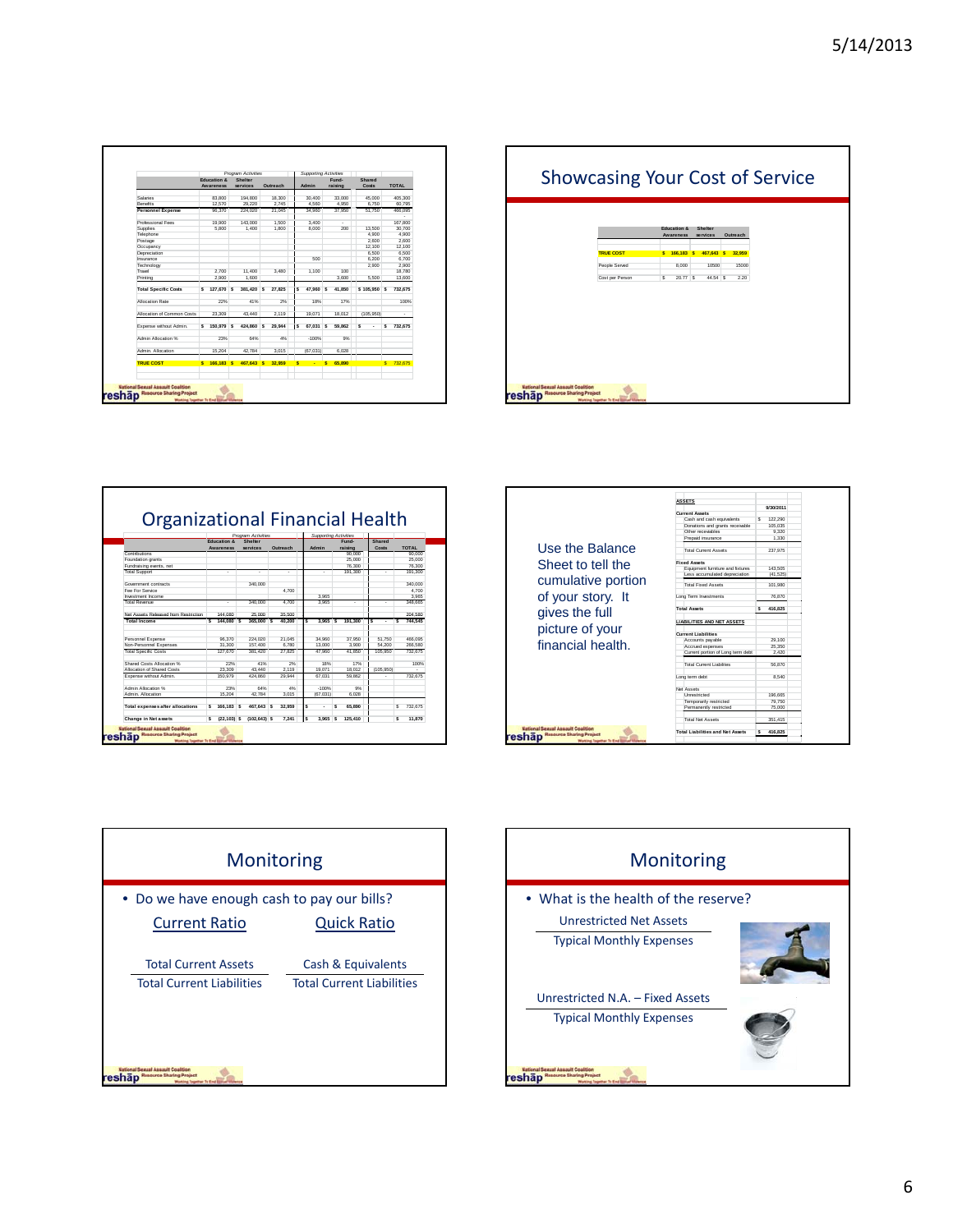





|                                                             |                                      | <b>YTD</b><br>Actual | <b>YTD</b><br><b>Budget</b> | <b>Difference</b><br>B/(W) | Annual<br><b>Budget</b> | $\mathbf{s}$<br>Remaining | 96<br>Remaining |
|-------------------------------------------------------------|--------------------------------------|----------------------|-----------------------------|----------------------------|-------------------------|---------------------------|-----------------|
| <b>SUPPORT AND REVENUES</b>                                 |                                      |                      |                             |                            |                         |                           |                 |
| Contributions                                               |                                      | 90,000               | 60,000                      | 30,000                     | 145,000                 | 55,000                    | 38%             |
| Foundation grants                                           |                                      | 25,000               | 75,000                      | (50.000)                   | 100,000                 | 75,000                    | 75%             |
|                                                             |                                      |                      | 70.000                      | 6.300                      |                         | (6.300)                   |                 |
| Fundraising events, net<br><b>Total Support</b>             |                                      | 76,300<br>191.300    | 205.000                     | (13.700)                   | 70,000<br>315,000       | 123,700                   | $-9%$<br>39%    |
|                                                             |                                      |                      |                             |                            |                         |                           |                 |
| Government contracts                                        |                                      | 340,000              | 337.500                     | 2.500                      | 450,000                 | 110,000                   | 24%             |
| Fee for Service                                             |                                      | 4.700                | 15,000                      | (10, 300)                  | 20.000                  | 15.300                    | 77%             |
| Investment Income                                           |                                      | 3.965                | 3.750                       | 215                        | 5.000                   | 1.035                     | 21%             |
| <b>Total Revenue</b>                                        |                                      | 348.665              | 356.250                     | (7.585)                    | 475.000                 | 126.335                   | 27%             |
|                                                             | Net Assets Released from Restriction | 204.580              | 200.000                     | 4.580                      | 275,000                 | 70.420                    | 26%             |
| <b>Total Support and Revenues</b>                           |                                      | 744.545              | 761,250                     | (16.706)                   | 1.065.000               | 320.455                   | 30%             |
| <b>EXPENSES</b>                                             |                                      |                      |                             |                            |                         |                           |                 |
| Program Services                                            |                                      |                      |                             |                            |                         |                           |                 |
| Education & awareness                                       |                                      | 150.979              | 150,000                     | (979)                      | 200.000                 | 49.021                    | 25%             |
| Outreach                                                    |                                      | 424.860              | 431.250                     | 6.391                      | 575,000                 | 150.141                   | 26%             |
| Consulting                                                  |                                      | 29.944               | 37,500                      | 7.556                      | 50,000                  | 20.056                    | 40%             |
| <b>Total Program Services</b>                               |                                      | 605.783              | 618.750                     | 12.968                     | 825,000                 | 219.218                   | 27%             |
| Supporting Services                                         |                                      |                      |                             |                            |                         |                           |                 |
| Administration                                              |                                      | 67.031               | 67.500                      | 469                        | 90,000                  | 22.969                    | 26%             |
| Fundraising                                                 |                                      | 59.862               | 67,500                      | 7.639                      | 90,000                  | 30.139                    | 33%             |
| <b>Total Support Services</b>                               |                                      | 126,893              | 135,000                     | 8.106                      | 180,000                 | 53.108                    | 30%             |
| <b>Total Expenses</b>                                       |                                      | 732.675              | 753.750                     | 21.075                     | 1,005,000               | 272.325                   | 27%             |
| <b>Increase in Net Assets</b>                               |                                      | 11.870               | 7,500                       | 4.370                      | 60.000                  | 48.130                    | 80%             |
|                                                             |                                      |                      |                             |                            |                         |                           |                 |
| <b>NET ASSETS</b>                                           |                                      |                      |                             |                            |                         |                           |                 |
| Beginning of the year                                       |                                      | 184,795              |                             |                            |                         |                           |                 |
| End of the year<br><b>National Sexual Assoult Coalition</b> |                                      | 196.665              |                             |                            |                         |                           |                 |





• We are a fee for service health clinic supported by government contracts and supplemented by individuals and a variety of other small revenue streams, including patient fees and corporate in‐kind donations.

National Sexual Assount Coalition<br>Teshap Resource Sharing Project